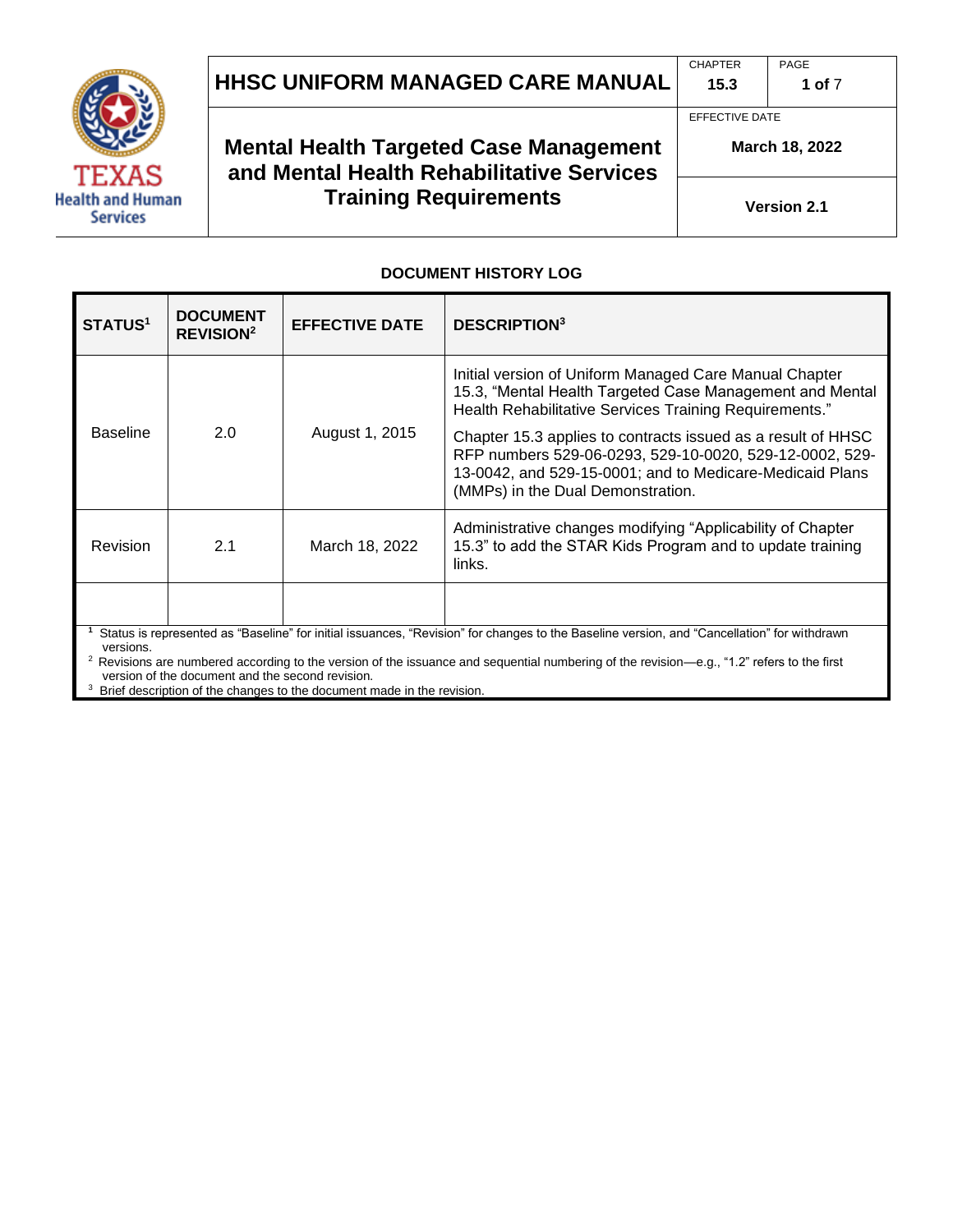

**Mental Health Targeted Case Management and Mental Health Rehabilitative Services Training Requirements**

EFFECTIVE DATE

**March 18, 2022**

**2 of** 7

**Version 2.1**

## **Applicability of Chapter 15.3**

This chapter applies to Managed Care Organizations (MCOs) participating in the STAR, STAR+PLUS, and STAR Health Programs. References to "Medicaid" or the "Medicaid Managed Care Program(s)" apply to the STAR, STAR+PLUS (including the Medicare-Medicaid Dual Demonstration), STAR Health, and STAR Kids Programs. The term "MCO" may include health maintenance organizations (HMOs), exclusive provider organizations (EPOs), insurers, Medicare-Medicaid Plans (MMPs), and any other entities licensed or approved by the Texas Department of Insurance. The requirements in this chapter apply to all programs, except where noted.

### **Introduction**

All providers (including local mental health authorities and non-local mental health authorities) delivering mental health rehabilitation and mental health targeted case management must undergo the training outlined in this chapter before delivering services, with the exception of training for the wraparound planning process. Providers may begin delivering services before completing wraparound training if they demonstrate evidence of registering for the next available session. MCOs must ensure provider compliance with this training on at least an annual basis. Provider attestation is an acceptable method to demonstrate compliance. Some Substance Abuse and Mental Health Services Administration (SAMHSA) trainings required in this chapter includes an individual or group format training component, which requires provider staff to become versed in the SAMHSA modules and to administer training to other staff. While providers may deliver services to children, adults, or both, managed care organizations must ensure providers have attested to completing all training applicable to the population being served. In the instance that multiple training formats are available, providers may choose one format (i.e. DVD or in-person training) and are not required to complete training in multiple formats.

Any provider personnel that deliver mental health rehabilitative services or mental health targeted case management services must complete the training requirements outlined in this chapter. Additionally, any personnel supervising clinicians delivering these services must complete these training requirements. MCOs must ensure all providers that have executed contracts with MCOs before August 1, 2015 complete these training requirements by August 1, 2016. Any providers that execute contracts with MCOs on or after August 1, 2015 must complete training requirements outlined in UMCM Chapter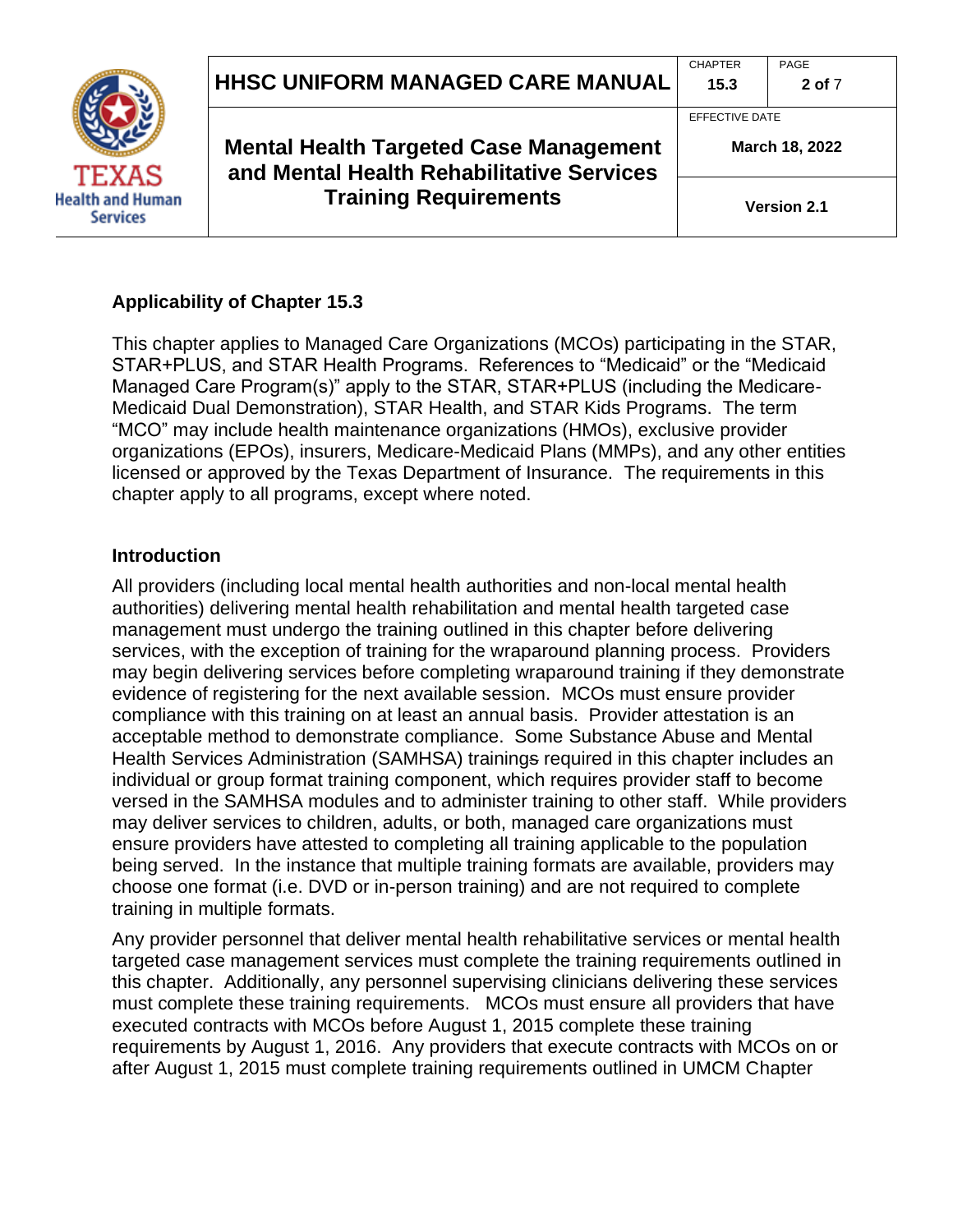



**Mental Health Targeted Case Management and Mental Health Rehabilitative Services Training Requirements**

**Version 2.1**

**March 18, 2022**

15.3 before delivering any mental health rehabilitation and mental health targeted case management services.

## **Assessment Resources**

Providers delivering services to children must be trained in using the Child and Adolescent Needs and Strengths (CANS) assessment, and providers delivering services to adults must be trained in the Adult Needs and Strengths (ANSA) assessment.

All clinical and supervisory staff must receive training and certification on the CANS and ANSA from [www.CANSTRAINING.com.](http://www.canstraining.com/) \$10 coupon codes to take the training may be purchased by contacting John Lyons, PhD [\(jlyons@chapinhall.org\)](mailto:jlyons@chapinhall.org) or Lauren Schmidt [\(lschmidt@chapinhall.org\)](mailto:lschmidt@chapinhall.org).

# **Adult Mental Health Training**

All providers delivering services to adults must complete the following SAMHSA training programs:

1. Illness Management and Recovery (IMR)

[http://store.samhsa.gov/product/Illness-Management-and-Recovery-Evidence-Based-](http://store.samhsa.gov/product/Illness-Management-and-Recovery-Evidence-Based-Practices-EBP-KIT/SMA09-4463)[Practices-EBP-KIT/SMA09-4463](http://store.samhsa.gov/product/Illness-Management-and-Recovery-Evidence-Based-Practices-EBP-KIT/SMA09-4463)

2. Assertive Community Treatment (ACT)

[http://store.samhsa.gov/product/Assertive-Community-Treatment-ACT-Evidence-](http://store.samhsa.gov/product/Assertive-Community-Treatment-ACT-Evidence-Based-Practices-EBP-KIT/SMA08-4345)[Based-Practices-EBP-KIT/SMA08-4345](http://store.samhsa.gov/product/Assertive-Community-Treatment-ACT-Evidence-Based-Practices-EBP-KIT/SMA08-4345)

3. Individual Placement and Supports (IPS) Supported Employment (SE)

[http://store.samhsa.gov/product/Supported-Employment-Evidence-Based-Practices-](http://store.samhsa.gov/product/Supported-Employment-Evidence-Based-Practices-EBP-KIT/SMA08-4365)[EBP-KIT/SMA08-4365](http://store.samhsa.gov/product/Supported-Employment-Evidence-Based-Practices-EBP-KIT/SMA08-4365)

4. Permanent Supportive Housing (PSH)

[http://store.samhsa.gov/product/Permanent-Supportive-Housing-Evidence-Based-](http://store.samhsa.gov/product/Permanent-Supportive-Housing-Evidence-Based-Practices-EBP-KIT/SMA10-4510)[Practices-EBP-KIT/SMA10-4510](http://store.samhsa.gov/product/Permanent-Supportive-Housing-Evidence-Based-Practices-EBP-KIT/SMA10-4510)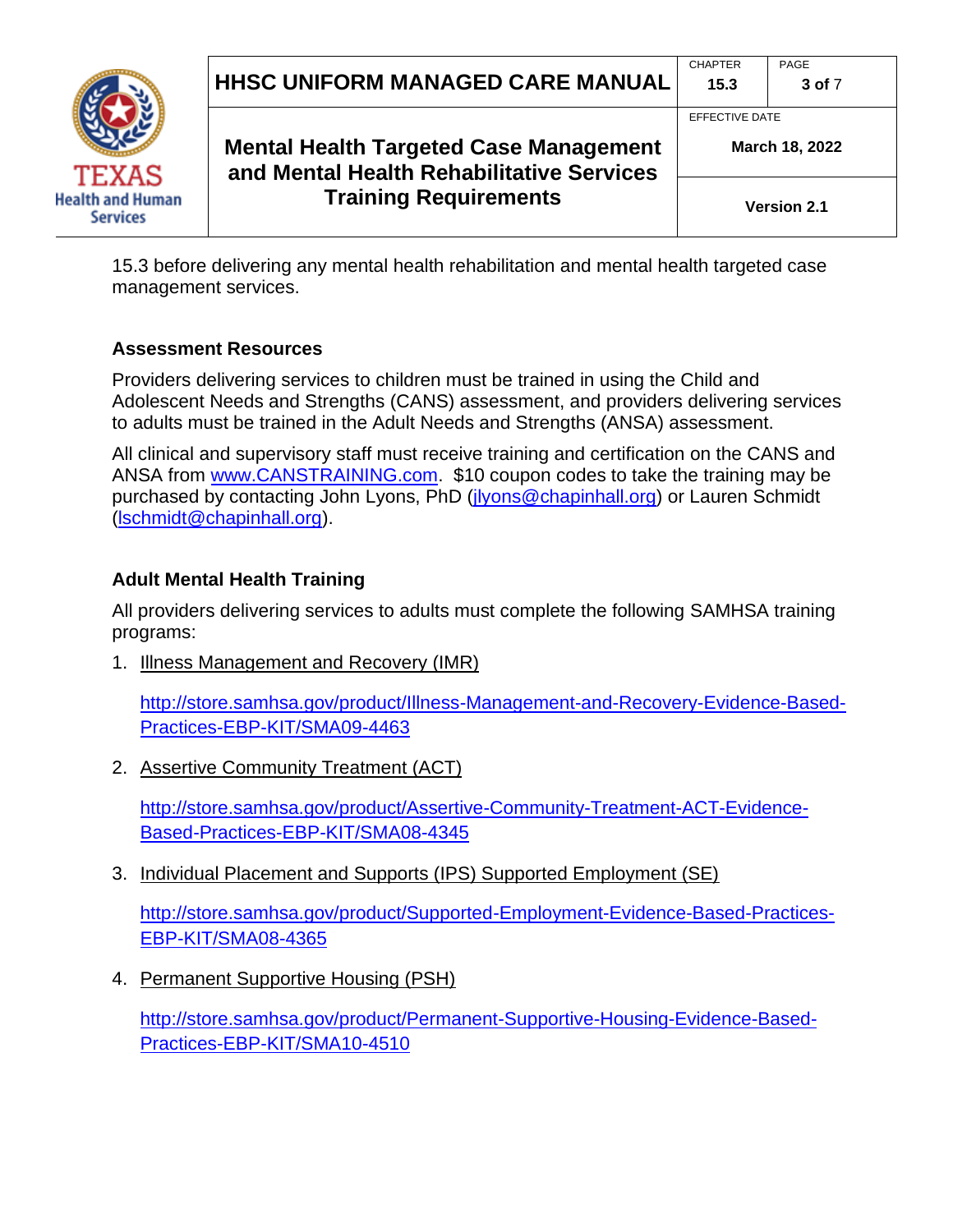**HHSC UNIFORM MANAGED CARE MANUAL**



**Mental Health Targeted Case Management and Mental Health Rehabilitative Services Training Requirements**

**March 18, 2022**

**4 of** 7

#### **Children's Mental Health**

All providers delivering services to children must complete the following trainings:

1. Social Skills and Aggression Replacement Techniques (START)

All staff must attest to have attended an in-person training or to have viewed the complete DVD series.

In-person training may be obtained through the following resources.

- Behavioral Institute for Children and Adolescents Sheldon Braaten, Ph.D. Behavioral Institute for Children and Adolescents 1711 County Road B West, Suite 110S, Roseville, Minnesota 55113 Phone: 651-484-5510 Email: [info@behavioralinstitute.org](mailto:info@behavioralinstitute.org) <http://www.behavioralinstitute.org/S.T.A.R.T.php>
- G&G Consultants Barry Glick, Ph.D. 106 Acorn Dr. Scotia, New York 12302 Phone 518-229-7933 Email: [artgang01@gmail.com](mailto:artgang01@gmail.com)
- Mark Amendola Perseus House 1511 Peach Street, Erie, Pennsylvania 16501 Phone 814-480-5900, ext. 288; E-Mail: [mamendola@perseushouse.org](mailto:mamendola@perseushouse.org)
- EPIS Center Pennsylvania State University <http://www.episcenter.psu.edu/ebp/ART>
- Centralized Training Infrastructure [www.centralizedtraining.com](http://www.centralizedtraining.com/)

DVD training may be obtained through the following resources:

• <https://www.researchpress.com/books/408/aggression-replacement-training-video>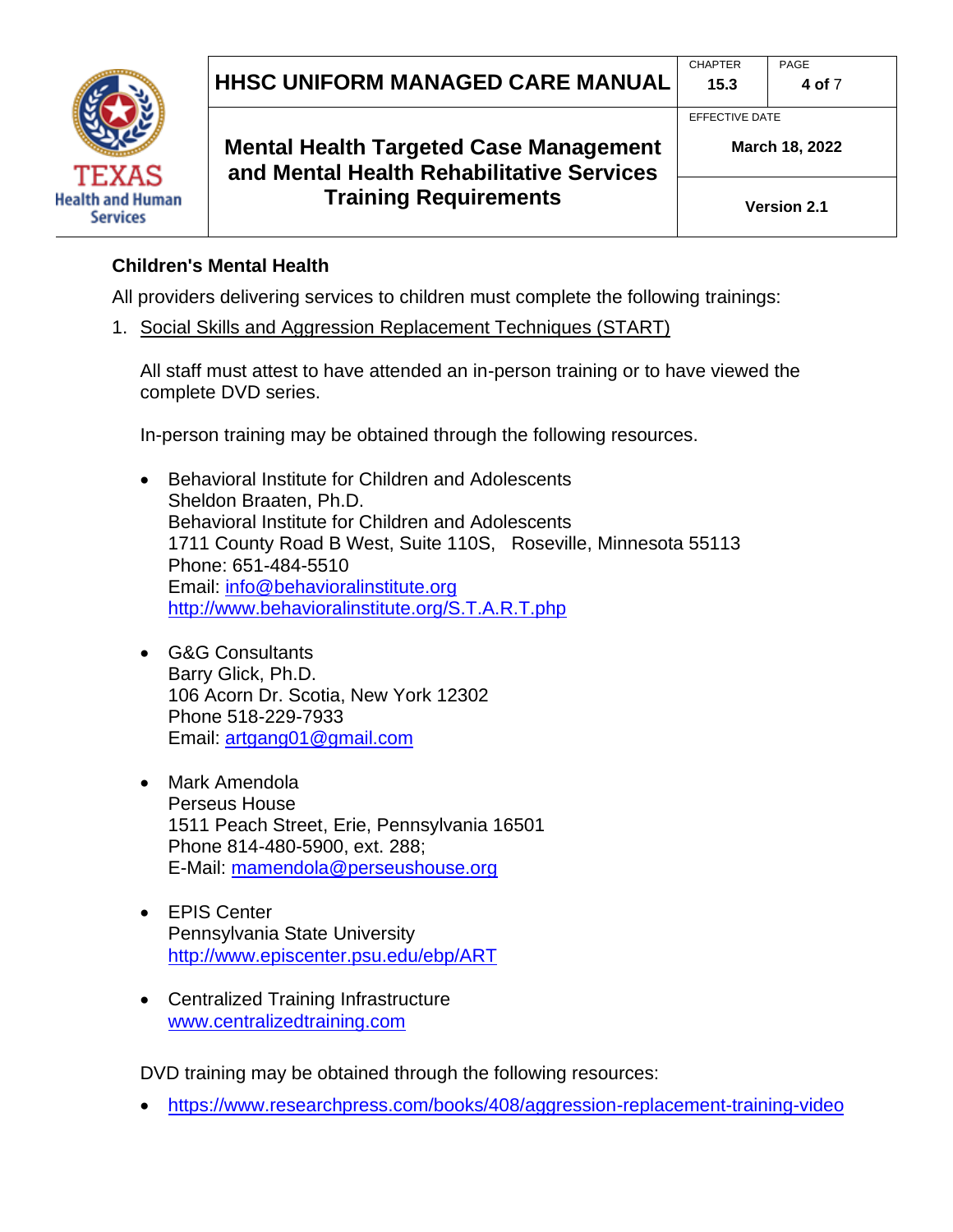

**Mental Health Targeted Case Management and Mental Health Rehabilitative Services Training Requirements**

**March 18, 2022**

**5 of** 7

- [http://www.amazon.com/Aggression-Replacement-Comprehensive-Intervention-](http://www.amazon.com/Aggression-Replacement-Comprehensive-Intervention-Aggressive/dp/B00AFJKPWE)[Aggressive/dp/B00AFJKPWE](http://www.amazon.com/Aggression-Replacement-Comprehensive-Intervention-Aggressive/dp/B00AFJKPWE)
- 2. Preparing Adolescents for Young Adulthood (PAYA):

The toolkit and PAYA Modules are listed below. All staff must attest to have read each of the modules.

- Youth In Transition (PAYA) Tool Kit: <https://www.dshs.wa.gov/sites/default/files/BHSIA/dbh/documents/Introduction.pdf>
- Module 1: Money , Home and Food Management [https://www.dshs.wa.gov/sites/default/files/BHSIA/dbh/documents/Module%201%](https://www.dshs.wa.gov/sites/default/files/BHSIA/dbh/documents/Module%201%20MONEY,%20HOME%20AND%20FOOD%20MANAGEMENT.pdf) [20MONEY,%20HOME%20AND%20FOOD%20MANAGEMENT.pdf](https://www.dshs.wa.gov/sites/default/files/BHSIA/dbh/documents/Module%201%20MONEY,%20HOME%20AND%20FOOD%20MANAGEMENT.pdf)
- Module 2: Personal, Health, Social and Safety Skills [https://www.dshs.wa.gov/sites/default/files/BHSIA/dbh/documents/Module%202%](https://www.dshs.wa.gov/sites/default/files/BHSIA/dbh/documents/Module%202%20PERSONAL,%20HEALTH,%20SOCIAL%20AND%20SAFETY%20SKILLS.pdf) [20PERSONAL,%20HEALTH,%20SOCIAL%20AND%20SAFETY%20SKILLS.pdf](https://www.dshs.wa.gov/sites/default/files/BHSIA/dbh/documents/Module%202%20PERSONAL,%20HEALTH,%20SOCIAL%20AND%20SAFETY%20SKILLS.pdf)
- Module 3: Education/Employment/Career Tools, Skills and Strategies [https://www.dshs.wa.gov/sites/default/files/BHSIA/dbh/documents/Module%203%](https://www.dshs.wa.gov/sites/default/files/BHSIA/dbh/documents/Module%203%20EDUCATION%20EMPLOYMENT%20CAREER%20TOOLS,%20SKILLS%20AND%20STRATEGIES.pdf) [20EDUCATION%20EMPLOYMENT%20CAREER%20TOOLS,%20SKILLS%20A](https://www.dshs.wa.gov/sites/default/files/BHSIA/dbh/documents/Module%203%20EDUCATION%20EMPLOYMENT%20CAREER%20TOOLS,%20SKILLS%20AND%20STRATEGIES.pdf) [ND%20STRATEGIES.pdf](https://www.dshs.wa.gov/sites/default/files/BHSIA/dbh/documents/Module%203%20EDUCATION%20EMPLOYMENT%20CAREER%20TOOLS,%20SKILLS%20AND%20STRATEGIES.pdf) [http://www.casey.org/media/CLS\\_ResourceGuides\\_subdocs\\_PAYAModule3.pdf](http://www.casey.org/media/CLS_ResourceGuides_subdocs_PAYAModule3.pdf)
- Module 4: Housing, Transportation and Community Resources [https://www.dshs.wa.gov/sites/default/files/BHSIA/dbh/documents/Module%204%](https://www.dshs.wa.gov/sites/default/files/BHSIA/dbh/documents/Module%204%20HOUSING,%20TRANSPORTATION%20AND%20COMMUNITY%20RESOURCES.pdf) [20HOUSING,%20TRANSPORTATION%20AND%20COMMUNITY%20RESOURC](https://www.dshs.wa.gov/sites/default/files/BHSIA/dbh/documents/Module%204%20HOUSING,%20TRANSPORTATION%20AND%20COMMUNITY%20RESOURCES.pdf) [ES.pdf](https://www.dshs.wa.gov/sites/default/files/BHSIA/dbh/documents/Module%204%20HOUSING,%20TRANSPORTATION%20AND%20COMMUNITY%20RESOURCES.pdf)
- Module 5: Young Parents Guide [https://www.dshs.wa.gov/sites/default/files/BHSIA/dbh/documents/Module%205%](https://www.dshs.wa.gov/sites/default/files/BHSIA/dbh/documents/Module%205%20YOUNG%20PARENTS%20GUIDE.pdf) [20YOUNG%20PARENTS%20GUIDE.pdf](https://www.dshs.wa.gov/sites/default/files/BHSIA/dbh/documents/Module%205%20YOUNG%20PARENTS%20GUIDE.pdf)
- Module 6: Household Management Activities [https://www.dshs.wa.gov/sites/default/files/BHSIA/dbh/documents/Module%206%](https://www.dshs.wa.gov/sites/default/files/BHSIA/dbh/documents/Module%206%20HOUSEHOLD%20MANAGEMENT.pdf) [20HOUSEHOLD%20MANAGEMENT.pdf](https://www.dshs.wa.gov/sites/default/files/BHSIA/dbh/documents/Module%206%20HOUSEHOLD%20MANAGEMENT.pdf)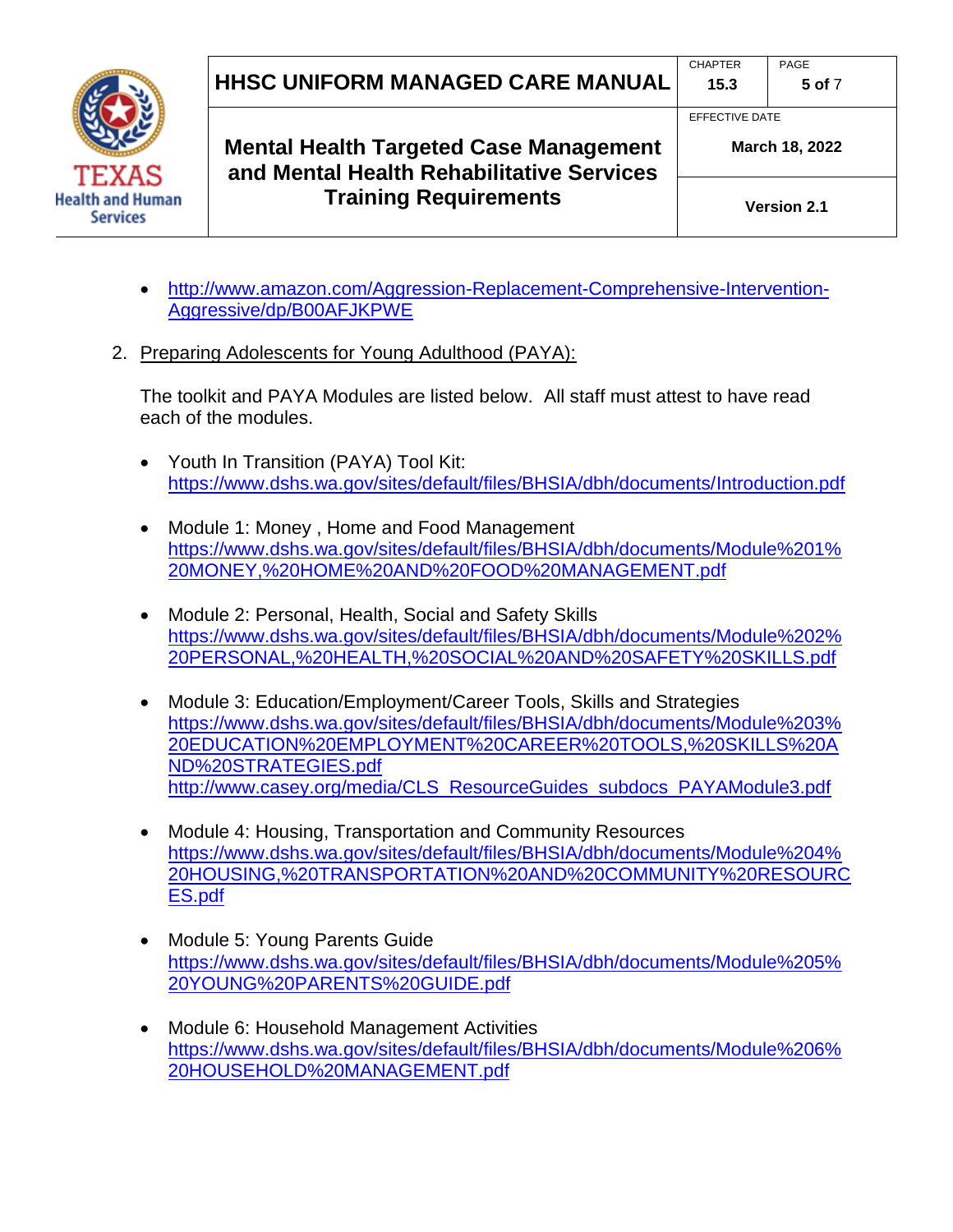

**Health and Human Services** 

**Mental Health Targeted Case Management and Mental Health Rehabilitative Services Training Requirements**

**Version 2.1**

**March 18, 2022**

3. Seeking Safety

All staff must attest to have attended an in-person training or to have viewed the complete DVD series.

Materials can be found:

- <http://www.treatment-innovations.org/seeking-safety.html> (navigate to "training" link for in-person training, or navigate to "training items" for the 4-DVD series).
- Centralized Training Infrastructure: [www.centralizedtraining.com](http://www.centralizedtraining.com/)
- 4. Nurturing Parenting Program Tertiary Treatment Protocols:

All staff must attest to have attended an in-person training.

Training resources can be found here:

- Nurturing Parenting national website: <http://nurturingparenting.com/ecommerce/category/1:3/>
- Centralized Training Infrastructure: [www.centralizedtraining.com](http://www.centralizedtraining.com/)
- 5. Barkley's Defiant Child/Defiant Teen

Training and materials can be found here:

- <http://www.russellbarkley.org/index.html>
- <http://adhdlectures.com/>
- <http://www.guilford.com/books/Defiant-Children/Russell-Barkley/9781462509508>
- 6. Wraparound Planning Process